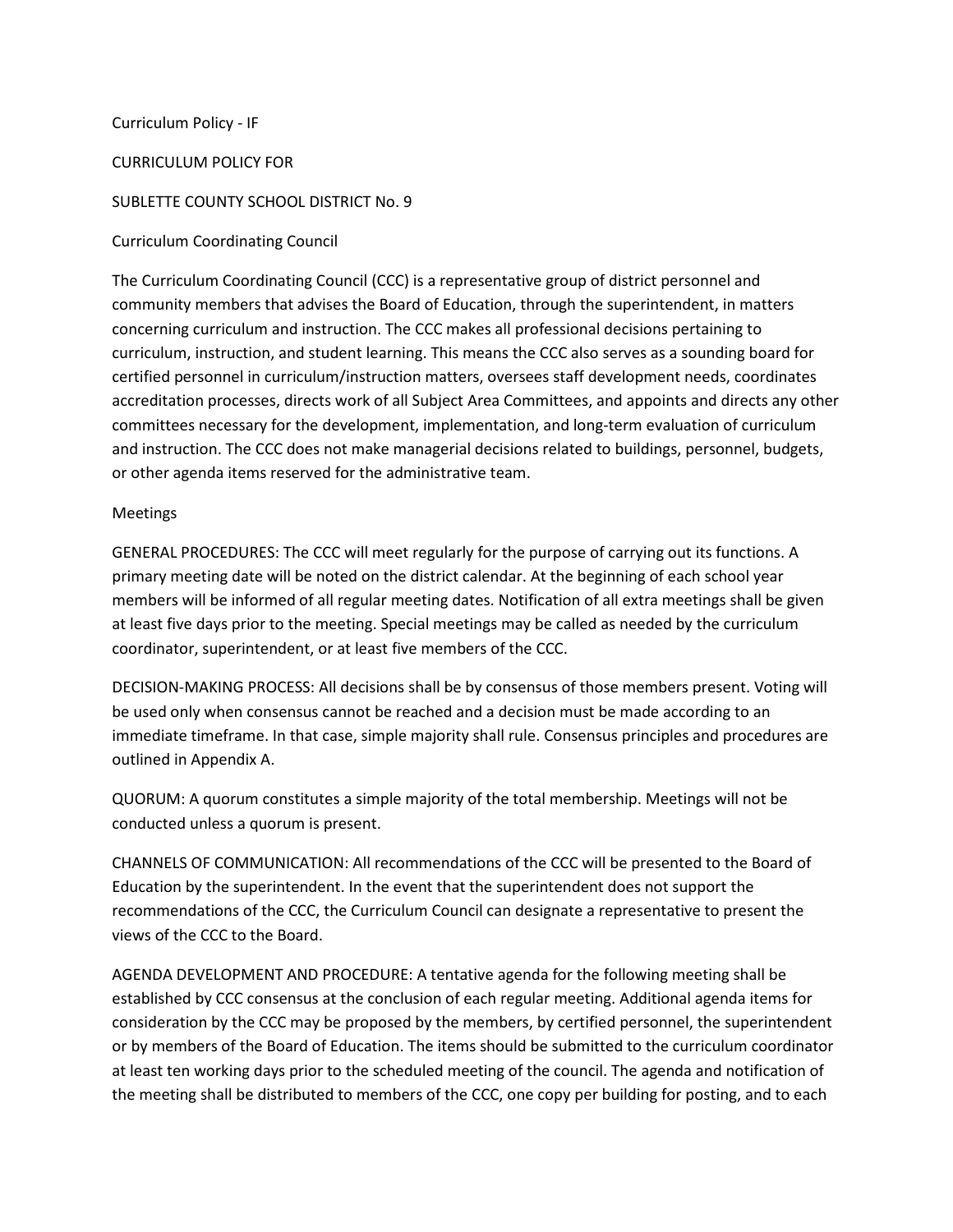member of the Board of Education. Distribution shall occur at least five working days prior to the scheduled meeting. The coordinator shall determine the priority of agenda items.

MAINTAINING MEETING RECORDS: Minutes of all meetings shall be recorded and kept on file by the secretary. Minutes will be forwarded to the coordinator, CCC members, the superintendent, members of the Board of Education, and to each building for posting. Summaries of Subject Area Committee meetings shall be forwarded to the coordinator, and may be included in regular CCC meeting minutes. The coordinator will maintain a master file of all minutes, summaries, and other materials submitted to the CCC.

## Amendments

The mission statement, long-range plan, and the policy document are subject to review at the beginning of each year. If changes, corrections, or updating are determined to be necessary after this analysis, then the CCC will make the amendments following the standard procedure for decision making.

## Personnel

CURRICULUM COORDINATOR: The position of curriculum coordinator shall be a permanent one, and the position will be filled through regular district personnel procedures. At present, the superintendent serves as the curriculum coordinator.

THE CHAIRPERSON OF THE CCC: The curriculum coordinator serves as chairperson of the CCC, with the following specific duties:

- 1. presides at all regular meetings
- 2. prepares agendas for all regular meetings
- 3. provides for notification of all meetings
- 4. calls all special meetings
- 5. assists in conducting inservice activities

6. oversees selection of CCC members according to the policy document and provides their training, using current CCC members as resources

7. with the approval of CCC members, appoints and trains members of Subject Area Committees

- 8. monitors attendance of CCC members
- 9. receives all written resignations from CCC members

10. prepares an annual report on the activities of the CCC to be submitted to the superintendent and Board of Education

11. recommends yearly committee goals and objectives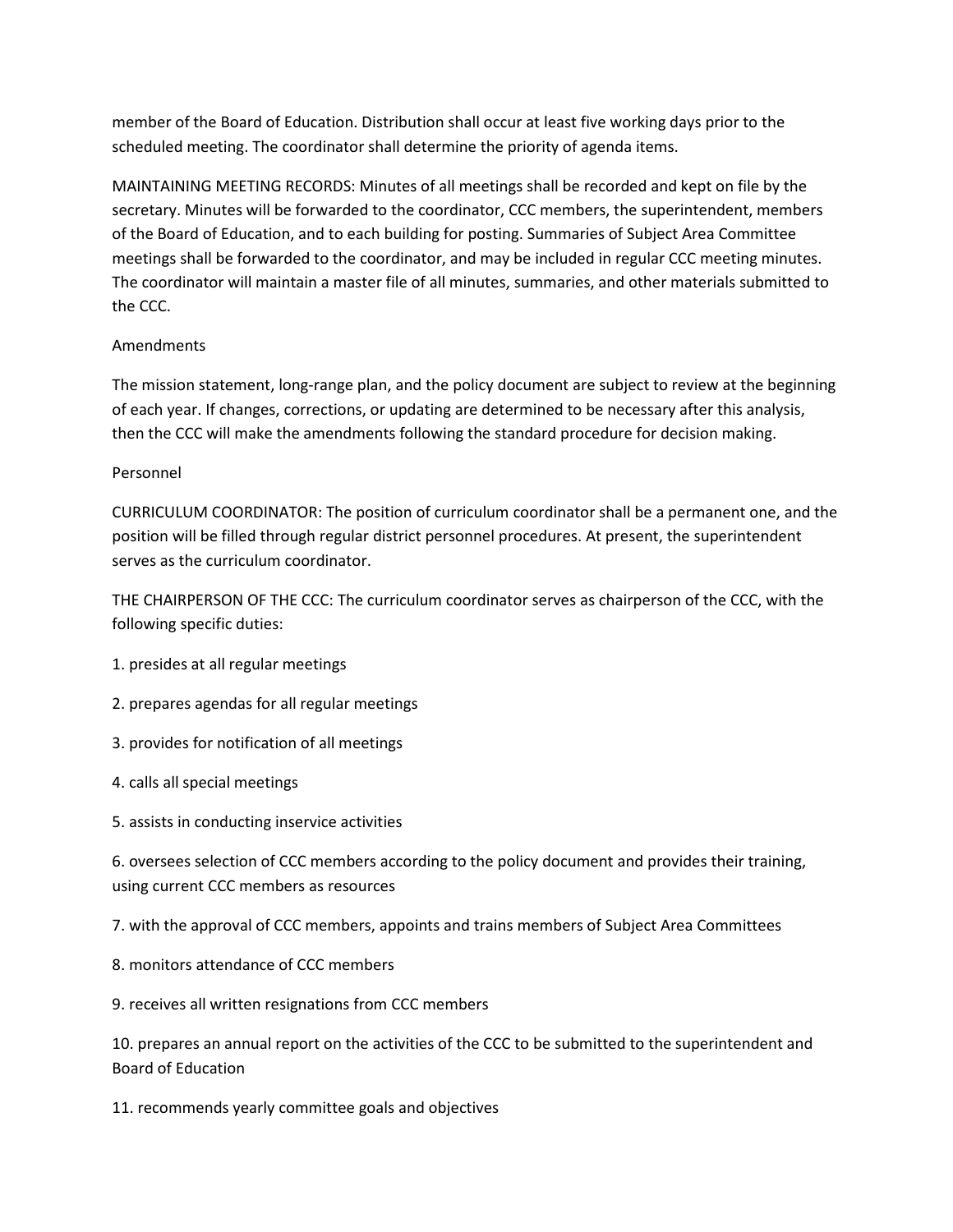12. represents the CCC at all Board of Education meetings and other appropriate public functions, or appoints a CCC member to do so

13. assures that all district committees adhere to the goals of the mission statement and the long-range plan

VICE-CHAIRPERSON OF THE CCC: A vice-chairperson shall be selected by members of the CCC. This individual shall have a minimum of one year's experience as a CCC member and will fulfill all the duties of the chairperson in that person's absence.

SECRETARY: The curriculum coordinator and superintendent will select an individual who is not a member of the CCC to serve as secretary. The duties of the secretary include these provisions:

1. attends all meetings of the CCC

2. takes accurate and thorough notes of proceedings

3. records notifications and minutes of all meetings, then distributes them to all CCC members, the superintendent, Board of Education, and two copies to the curriculum coordinator; items will also be sent to all school buildings for posting and to other designated certified personnel

4. maintains all CCC minutes, correspondence, and other pertinent documents

5. performs necessary secretarial tasks for the timely completion of CCC and Subject Area Committee projects

6. demonstrates a willingness to work closely and cooperatively with the curriculum coordinator and all CCC members for the success of the curriculum development process

# Members of the CCC

The members of the CCC shall be appointed representatives of district certified personnel and parent/community members. Principals will be asked for their input on representatives and will periodically be asked to make recommendations. District personnel members of the CCC will be selected on the basis of interest and experience. Parent/community members will be selected according to interest, availability, and a rotation among buildings and levels. Member replacement will be made to maintain appropriate representation. Additional provisions are these:

1. TERMS: Members of the first CCC will serve for two or three years in order to stagger terms. After the initial appointments, all members will serve for a term of three years. They may be considered for reappointment for subsequent three-year terms.

2. RESIGNATION: A CCC member may resign at any time. A letter of resignation shall be written and submitted by the resigning member to the curriculum coordinator at least one regular meeting prior to the effective date of the resignation. The resigning member's constituency shall then be notified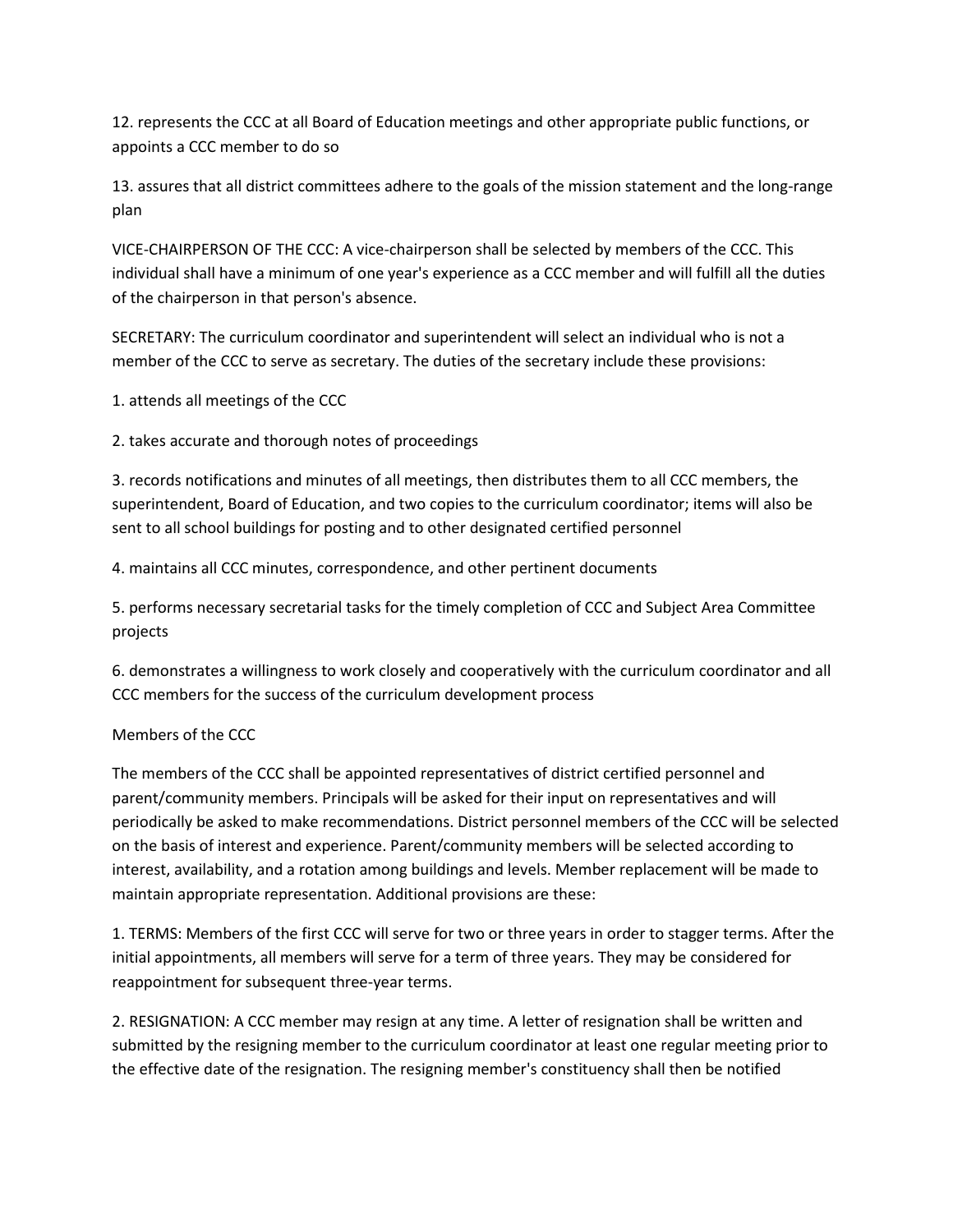immediately by the coordinator. The vacancy shall be filled promptly from the constituency according to the selection procedures.

3. COMPOSITION AND REPRESENTATION: Member selection should provide for a variety of personal and professional traits, assuring that all grade levels, content areas, and professional categories are represented. There shall be:

primary teachers (K-2) 2

intermediate teachers (3-5) 2

curriculum chairs\* 8

certified personnel outside regular classroom 1

parent/community persons (by level) 3

building administrators (by level)\* 4

superintendent\* 1

board member\*\* 1\_

Total 22

\*These members are on the CCC by virtue of their positions.

\*\*The Board of Education selects one of its members to serve on the CCC.

4. DUTIES OF AN INDIVIDUAL CCC MEMBER:

a. completes a training program in the curriculum model being used in the district

b. attends all regularly scheduled meetings of the CCC and assigned Subject Area Committee

c. maintains positive communication between CCC and building faculties, emphasizing teacher ownership of curriculum planning

d. assists in training new CCC members, SAC members, or other participants in the district's curriculum development process

5. DUTIES OF THE CCC AS A WORKING GROUP:

a. acts as the communication link among the certified staff, superintendent, and Board of Education; and promotes and encourages communication among buildings and levels within the district

b. establishes meeting dates and length of meetings

c. sets and prioritizes goals for the year